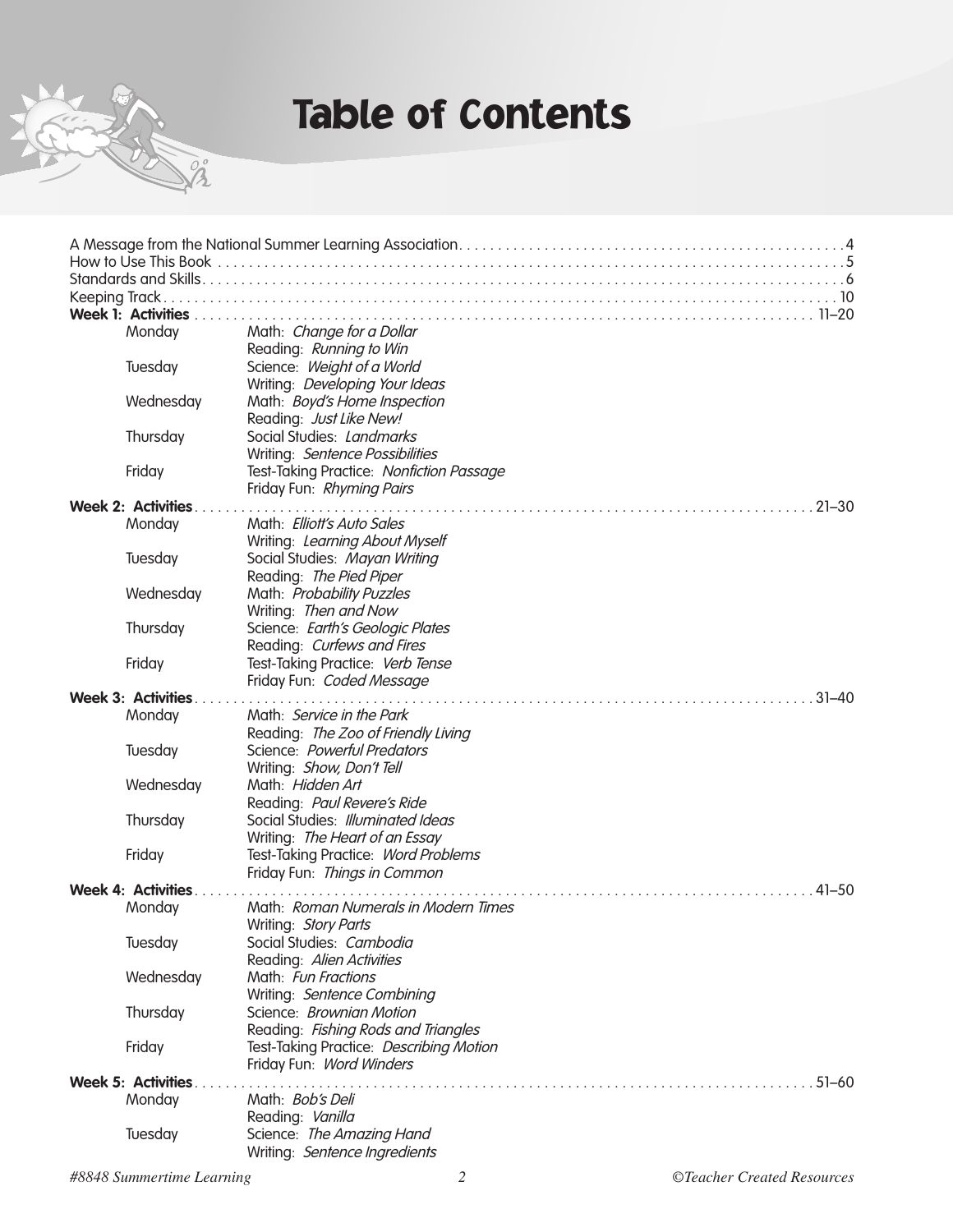## Table of Contents

*(cont.)*



|               | Week 5: Activities $(cont.)$ |                                             |  |  |  |  |
|---------------|------------------------------|---------------------------------------------|--|--|--|--|
|               | Wednesday                    | Math: Favorite Flavors                      |  |  |  |  |
|               |                              | Reading: Surviving the Storm                |  |  |  |  |
|               | Thursday                     | Social Studies: Native American Words       |  |  |  |  |
|               |                              | Writing: Fitting More into Sentences        |  |  |  |  |
|               | Friday                       | Test-Taking Practice: Essay Writing         |  |  |  |  |
|               |                              | Friday Fun: Hidden Meanings                 |  |  |  |  |
|               | Week 6: Activities.          | $\ldots$ 61–70                              |  |  |  |  |
|               | Monday                       | Math: Challenge                             |  |  |  |  |
|               |                              | Writing: Using a Hook                       |  |  |  |  |
|               | Tuesday                      | Social Studies: Fun in the Colonies         |  |  |  |  |
|               |                              | Reading: Rat's Discussion                   |  |  |  |  |
|               | Wednesday                    | Math: From Graph to Picture                 |  |  |  |  |
|               |                              | Writing: The Whole Story                    |  |  |  |  |
|               | Thursday                     | Science: Compounds                          |  |  |  |  |
|               |                              | Reading: Where Did Spider-Man Come From?    |  |  |  |  |
|               | Friday                       | Test-Taking Practice: Show Your Work        |  |  |  |  |
|               |                              | Friday Fun: Author Puzzle                   |  |  |  |  |
|               | <b>Week 7: Activities.</b>   | $\ldots$ 71–80                              |  |  |  |  |
|               | Monday                       | Math: <i>Metric Fun</i>                     |  |  |  |  |
|               |                              | Reading: A Preposterous Tale                |  |  |  |  |
|               | Tuesday                      | Science: Rock and Roll                      |  |  |  |  |
|               |                              | Writing: Great Examples                     |  |  |  |  |
|               | Wednesday                    | Math: Sam's Market                          |  |  |  |  |
|               |                              | Reading: Riddles                            |  |  |  |  |
|               | Thursday                     | Social Studies: Up From Slavery             |  |  |  |  |
|               |                              | Writing: Plotting a Story                   |  |  |  |  |
|               | Friday                       | Test-Taking Practice: Reading Comprehension |  |  |  |  |
|               |                              | Friday Fun: Mind Benders                    |  |  |  |  |
|               | <b>Week 8: Activities.</b>   | $81 - 90$                                   |  |  |  |  |
|               | Monday                       | Math: Triangle Experiment                   |  |  |  |  |
|               |                              | Writing: What If?                           |  |  |  |  |
|               | Tuesday                      | Social Studies: Morse Code                  |  |  |  |  |
|               |                              | Reading: Scorpion Studies                   |  |  |  |  |
|               | Wednesday                    | Math: Another Dimension                     |  |  |  |  |
|               |                              | Writing: Being Argumentative                |  |  |  |  |
|               | Thursday                     | Science: Lifesaving Blood                   |  |  |  |  |
|               |                              | Reading: Stepping Into the Wilderness       |  |  |  |  |
|               | Friday                       | Test-Taking Practice: Locating Information  |  |  |  |  |
|               |                              | Friday Fun: Family Vacation                 |  |  |  |  |
| All About Me. |                              | 91                                          |  |  |  |  |
|               |                              |                                             |  |  |  |  |
|               |                              |                                             |  |  |  |  |
|               |                              |                                             |  |  |  |  |
|               |                              |                                             |  |  |  |  |
|               |                              |                                             |  |  |  |  |
|               |                              |                                             |  |  |  |  |
|               |                              |                                             |  |  |  |  |
|               |                              |                                             |  |  |  |  |
|               |                              |                                             |  |  |  |  |
|               |                              |                                             |  |  |  |  |
|               |                              |                                             |  |  |  |  |
|               |                              |                                             |  |  |  |  |
|               |                              |                                             |  |  |  |  |

*©Teacher Created Resources 3 #8848 Summertime Learning*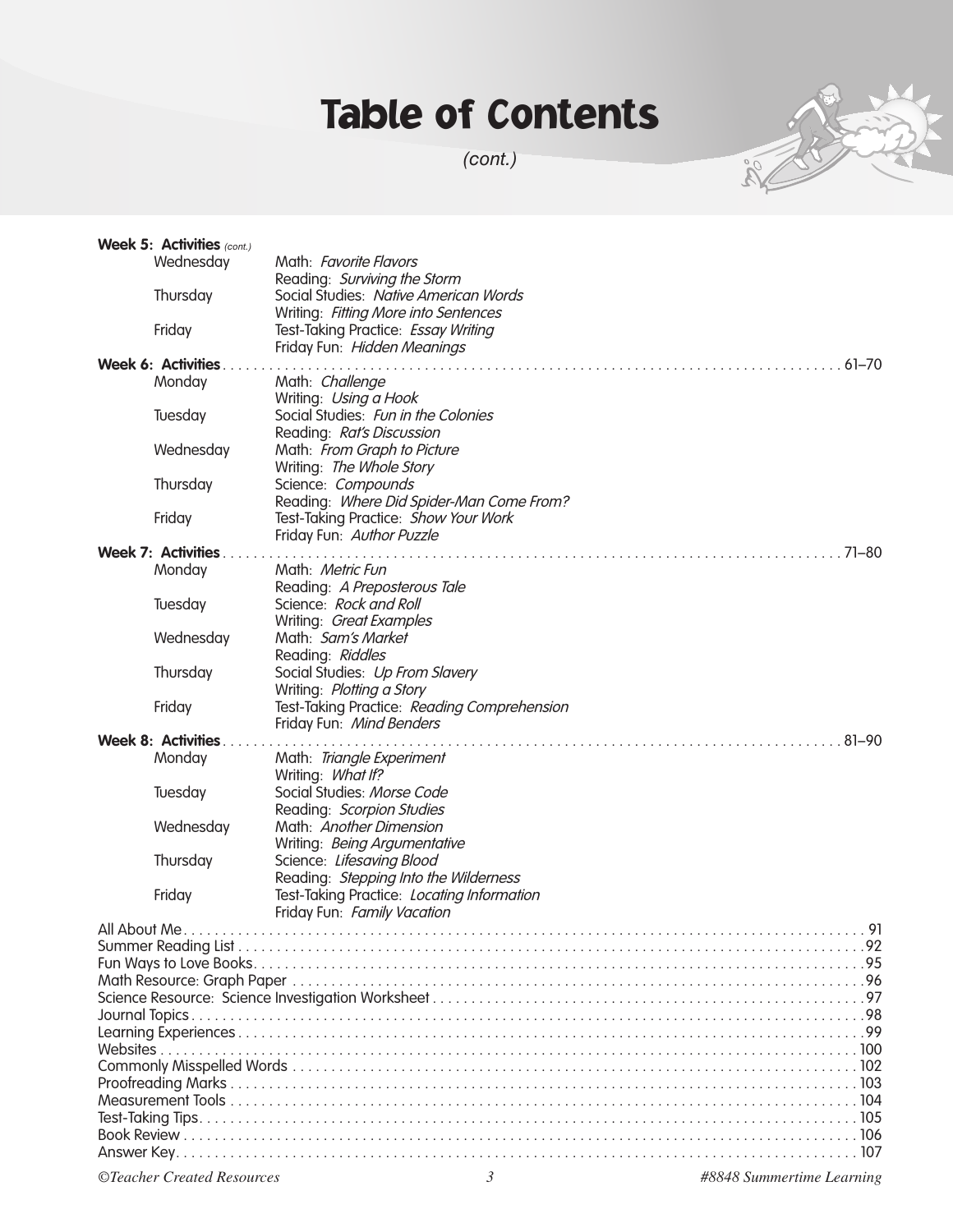

Week 1: Friday Function of the Contract of the Contract of the Contract of the Contract of the Friday Function

**Directions:** Find an adjective that rhymes with a noun so that together, the two words have about the same meaning as the phrase that is given. An example has been done for you.

| clever feline      | witty kitt                                                                                                           |   |
|--------------------|----------------------------------------------------------------------------------------------------------------------|---|
| bashful insect     |                                                                                                                      |   |
| obese feline       |                                                                                                                      |   |
| minor car crash    |                                                                                                                      |   |
| large swine        |                                                                                                                      |   |
| ill hen            |                                                                                                                      |   |
| little snack       |                                                                                                                      |   |
| enjoyable jogging  |                                                                                                                      |   |
| soaked dog         |                                                                                                                      |   |
| bloody tale        |                                                                                                                      |   |
| ailing bloodsucker |                                                                                                                      |   |
| light red beverage | <u> 1980 - Jan Barbara Barbara, prima popular popular popular popular popular popular popular popular popular po</u> |   |
| comical rabbit     |                                                                                                                      |   |
| unhappy boy        |                                                                                                                      | M |

**Challenge:** Come up with more rhyming pairs and make up clues. See if you can get a friend or family member to guess your rhyming pairs.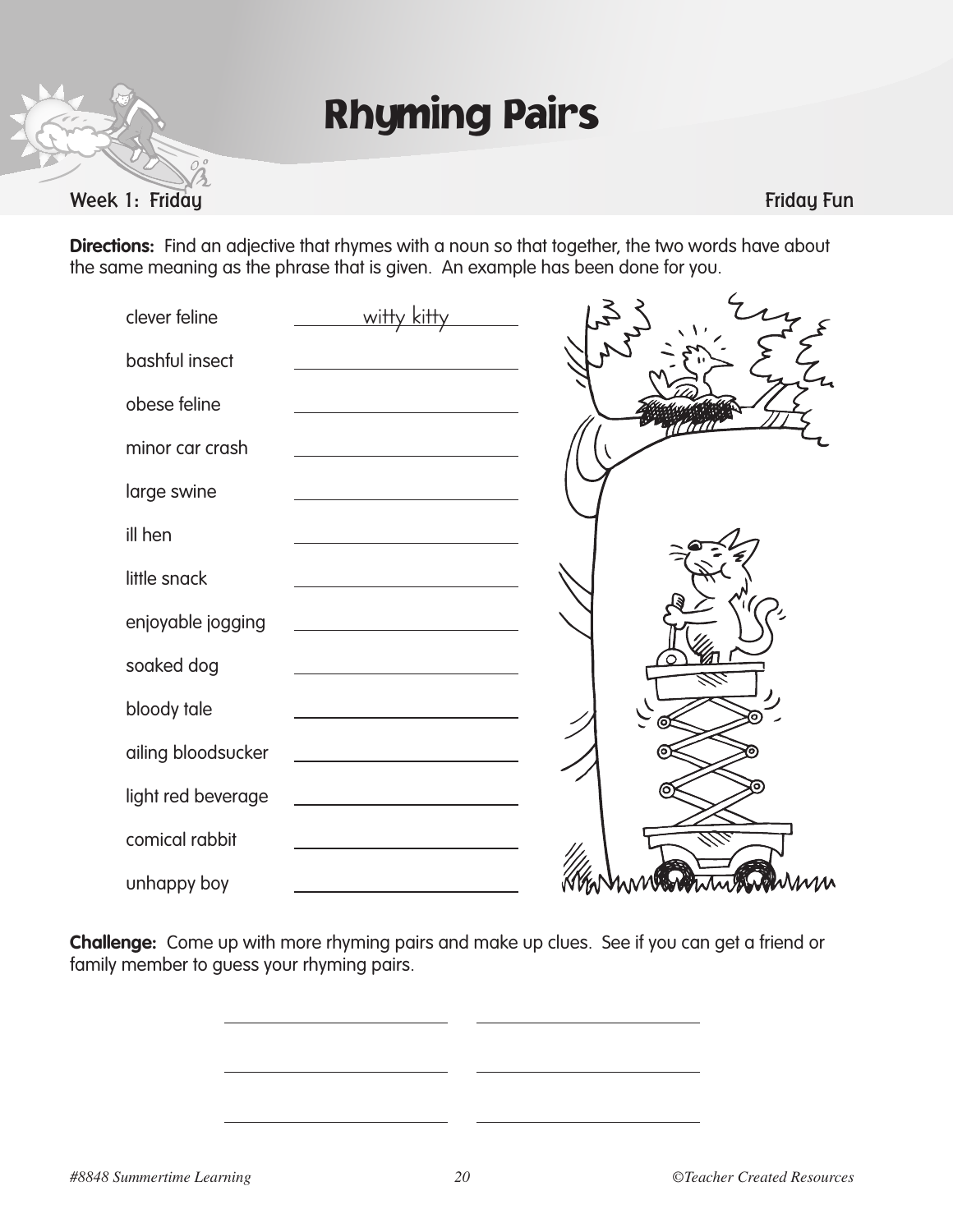## Curfews and Fires

### Week 2: Thursdau Reading

**Directions:** Read the passage. Then answer each question.

Laughing, Yow said, "So what happens to us if we aren't home by midnight? Do we turn into mice or pumpkins, or do we lose a shoe?"

Zenaida, the friend Yow was visiting, explained, "There's a town curfew for all teenagers. Unless accompanied by an adult, teenagers have to be off the streets by 10:00 p.m. on school nights and by midnight on weekends."

"That's preposterous!" Yow said. "Isn't that a violation of our civil rights? This is a free country, so we shouldn't be prohibited from using public streets or spaces."

Jonathon, Zenaida's friend, added, "The curfew was voted on and accepted by the majority of the town council, a publicly elected body. It wasn't passed to create disharmony; it was only passed to keep teenagers safe."

Having finished his 48-hour shift, Mr. Montgomery, Zenaida's father and a city firefighter, happened to overhear Jonathon's comment as he walked in the door. He said, "Did you know that the word curfew has medieval French origins? In medieval France, the *courvre-feu* or 'cover-fire' was the hour when all the fires in town had to be put out, or at least covered, so people could sleep without fear. Over time, the word metamorphosed into the English 'curfew,' which means the time one needs to be back home or off the streets."

Maggie, an aspiring firefighter and Zenaida's older sister, said, "You can hear French in a word related to firefighting today. Firefighters have to practice *defenestrating* themselves because sometimes in life-or-death situations defenestration is necessary."

"What in the world does *defenestration* mean?" Yow asked.

Maggie replied, "In French, the word for 'window' is *fenetre*. When something is defenestrated, it is thrown out of a window. 'Defenestration' means throwing a person or a thing out of a window."

- 1. One can tell that Yow could be visiting on a
	- a. Monday.
	- b. Tuesday.
	- c. Thursday.
	- d. Saturday.
- 2. From this story, one can tell that
	- a. words from one language may have ties to another.
	- b. French firefighters were the first to pass curfews.
	- c. Maggie is aspiring to be a specialized smokejumper.
	- d. not all firefighters train for life-or-death situations.
- 3. Take a side: Do you think towns and cities should be allowed to enact curfews for teenagers? Why? Be convincing.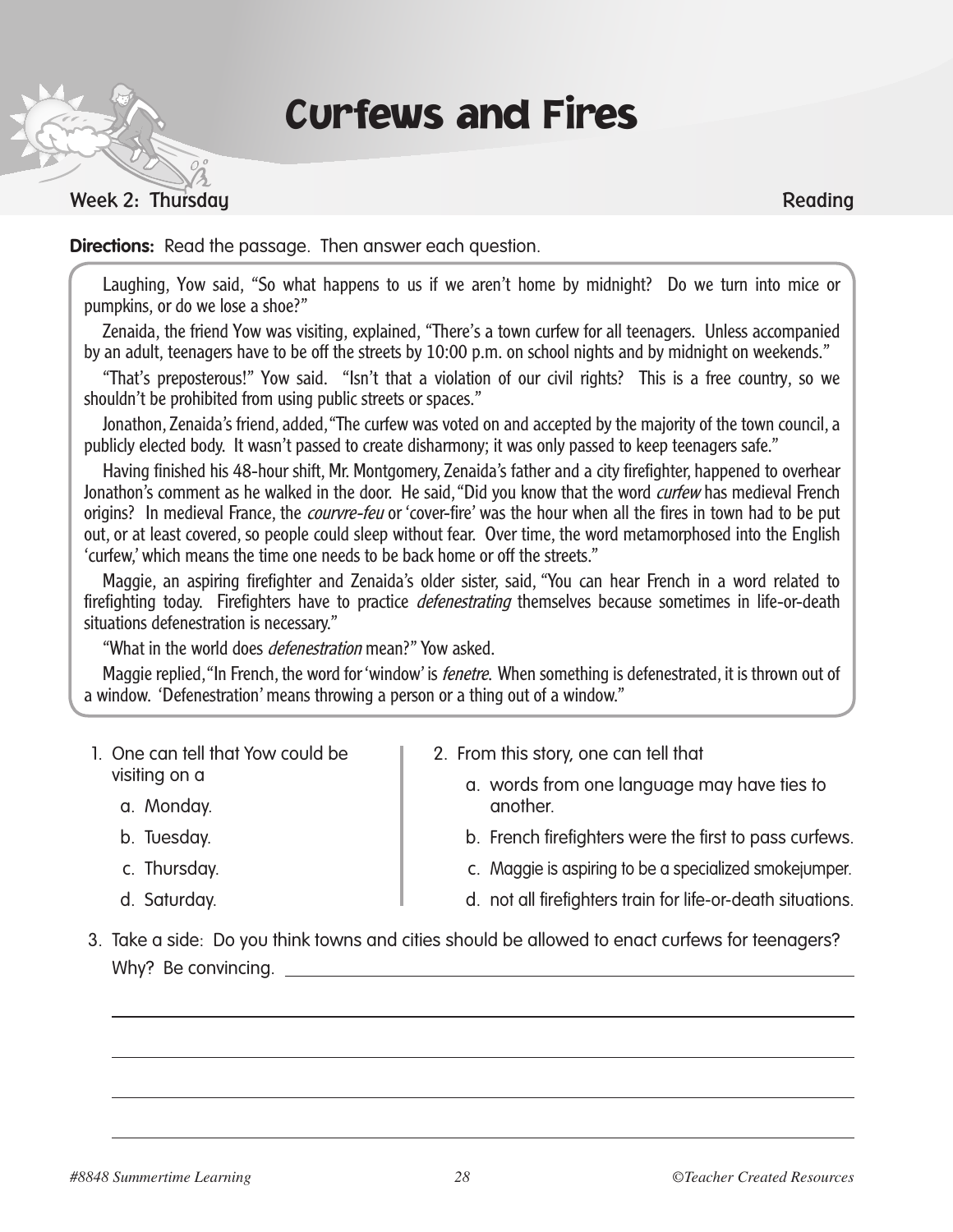# Roman Numerals in Modern Times

### Week 4: Monday Math

**Directions:** Use the Roman Numerals key to help you solve the problems.

| <b>Roman Numerals</b> |    |            |              |     |             |              |    |              |                           |
|-----------------------|----|------------|--------------|-----|-------------|--------------|----|--------------|---------------------------|
|                       |    |            |              | 3   | Ш           | 4            | IV | $\mathbf{b}$ | $\bf V$                   |
| 6                     | VI | $\sqrt{2}$ | <b>VII</b>   | 8   | <b>VIII</b> | 9            | IX | 10           | $\boldsymbol{\mathrm{X}}$ |
| 50                    |    | 100        | $\mathbb{C}$ | 500 | - D         | $1,000 \, M$ |    |              |                           |

1. Your grandpa's watch has roman numerals on the clock face. The watch is sitting on the bookcase when you walk through the living room. You glance at it to see if it is time to leave for baseball practice yet. What time does the watch show?



2. Your uncle lends you one of his favorite books from middle school to read. Curious, you look to see just how old the book is. What date was this book published?



3. You want to tell your friend your address but you don't want everyone else to know. You decide to use roman numerals to make a secret code for your address. Your address is 417 NE 148th Avenue. What will your address be in roman numerals? (*Hint:* 40 is written as XL.)

 Your friend sends back his address using the same code. His address is 1944 NE 52nd Street. How does his address read in roman numerals?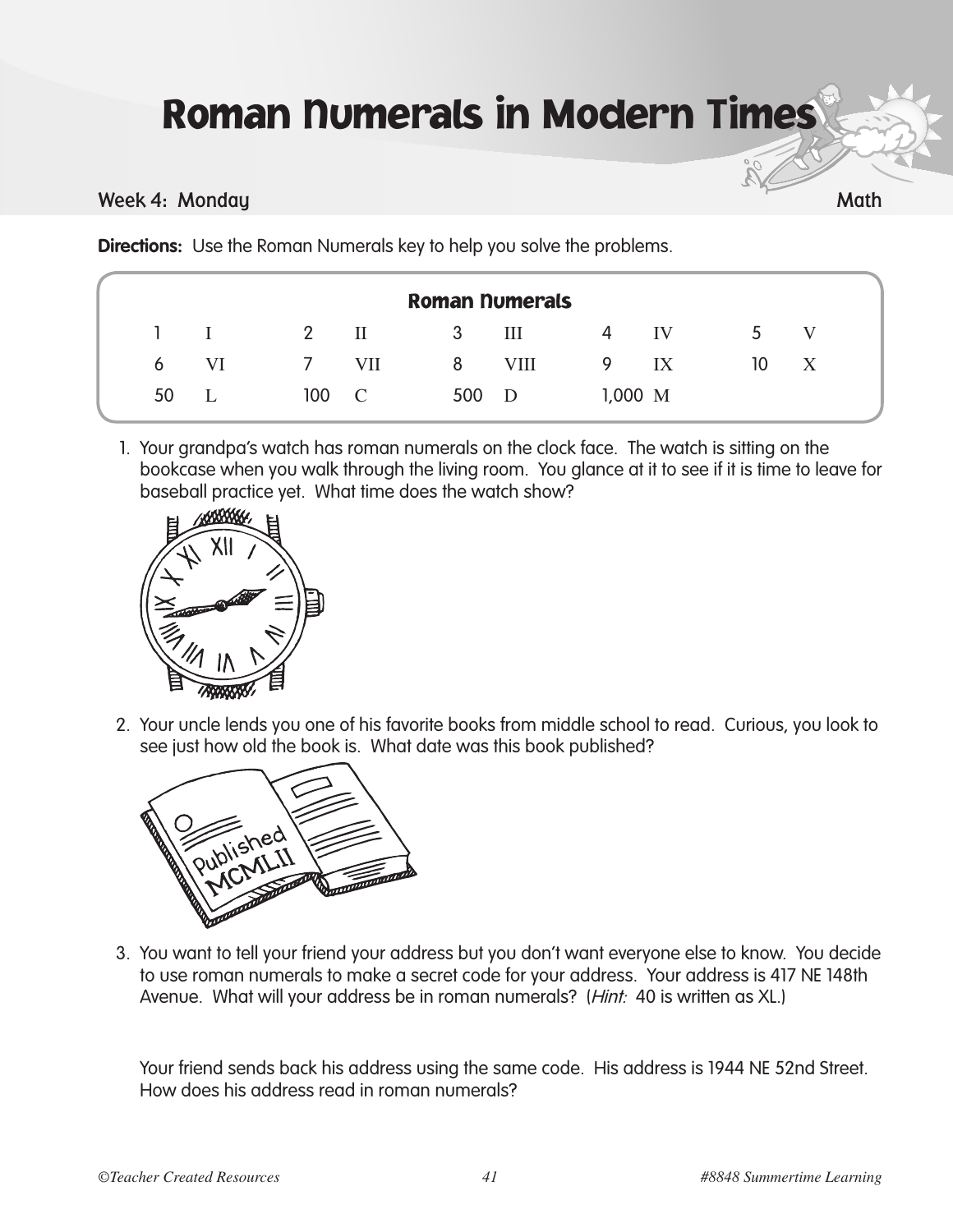# Native American Words

#### Week 5: Thursday Social Studies and the studies of the studies of the Social Studies of the Social Studies

Today, there are about 2.5 million people who identify themselves as Native American (or American Indian) in the United States and Canada. This number represents about 500 tribes and about 200 different Native American languages. It is believed that in 1492, there were over 500 Native American languages spoken in North America. When you think about these numbers, it is no wonder that many words from Native American languages have been adopted into the English language.

**Directions:** Draw lines to match each Native American word to its meaning. Begin with words you know and use the process of elimination.



**Challenge:** In the United States, 26 states have Native American names. How many of these can you name?